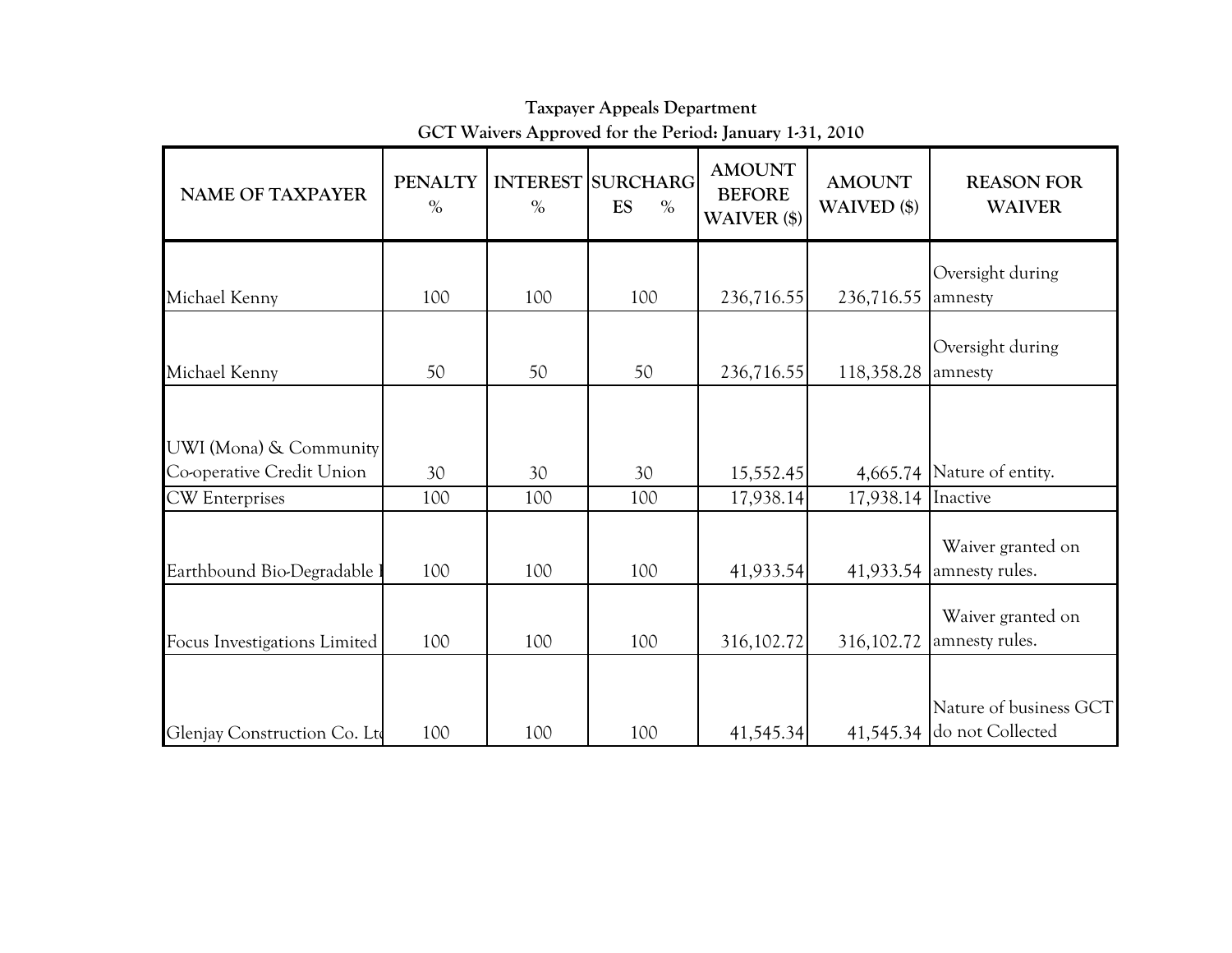| Noreen Farquharson            | 100 | 100 | 100 | 1,041,890.39 | 1,041,890.39     | Inability to pay and<br>"principal paid on or<br>before the amnesty<br>period."   |
|-------------------------------|-----|-----|-----|--------------|------------------|-----------------------------------------------------------------------------------|
|                               |     |     |     |              |                  | Relatively inactive                                                               |
| N & S Harris Trucking         | 80  | 80  | 80  | 11,957.25    | 9,565.80         | Company has not                                                                   |
| Henry Rhoden & Associates     | 80  | 80  | 80  | 4,256.36     | 3,405.09         | traded.                                                                           |
| Jamaica Development Bank      | 100 | 100 | 100 | 63,123.87    | 63,123.87        | Administrative delays by<br>the revenue                                           |
| S.S. Dier & Assocites Constr  | 100 | 100 | 100 | 47,366.21    | 47,366.21        | Company has not<br>traded.                                                        |
| Polymill Plastic              | 80  | 80  | 80  | 94,227.93    | 75,382.34 record | Very good Compliance                                                              |
| Liberty Automative Sales Co.  | 30  | 30  | 30  | 80,517.68    | 24,155.30        | Leniency                                                                          |
| <b>Superior Care Pharmacy</b> | 50  | 50  | 50  | 217,256.00   | 108,628.00       | Rural location. Slow<br>receivables turnover<br>leading to cash flow<br>problems. |
| Hotel Commingle               | 50  | 50  | 50  | 396,045.83   | 198,022.92       | "Serous Financial<br>Difficulties"                                                |
| Optimum Trading Ltd           | 100 | 100 | 100 | 1,219.07     | 1,219.07         | Administrative error.                                                             |
| The Towne Scribe              | 70  | 70  | 70  | 231,582.85   | 162,108.00       | "Serous Financial<br>Difficulties"                                                |